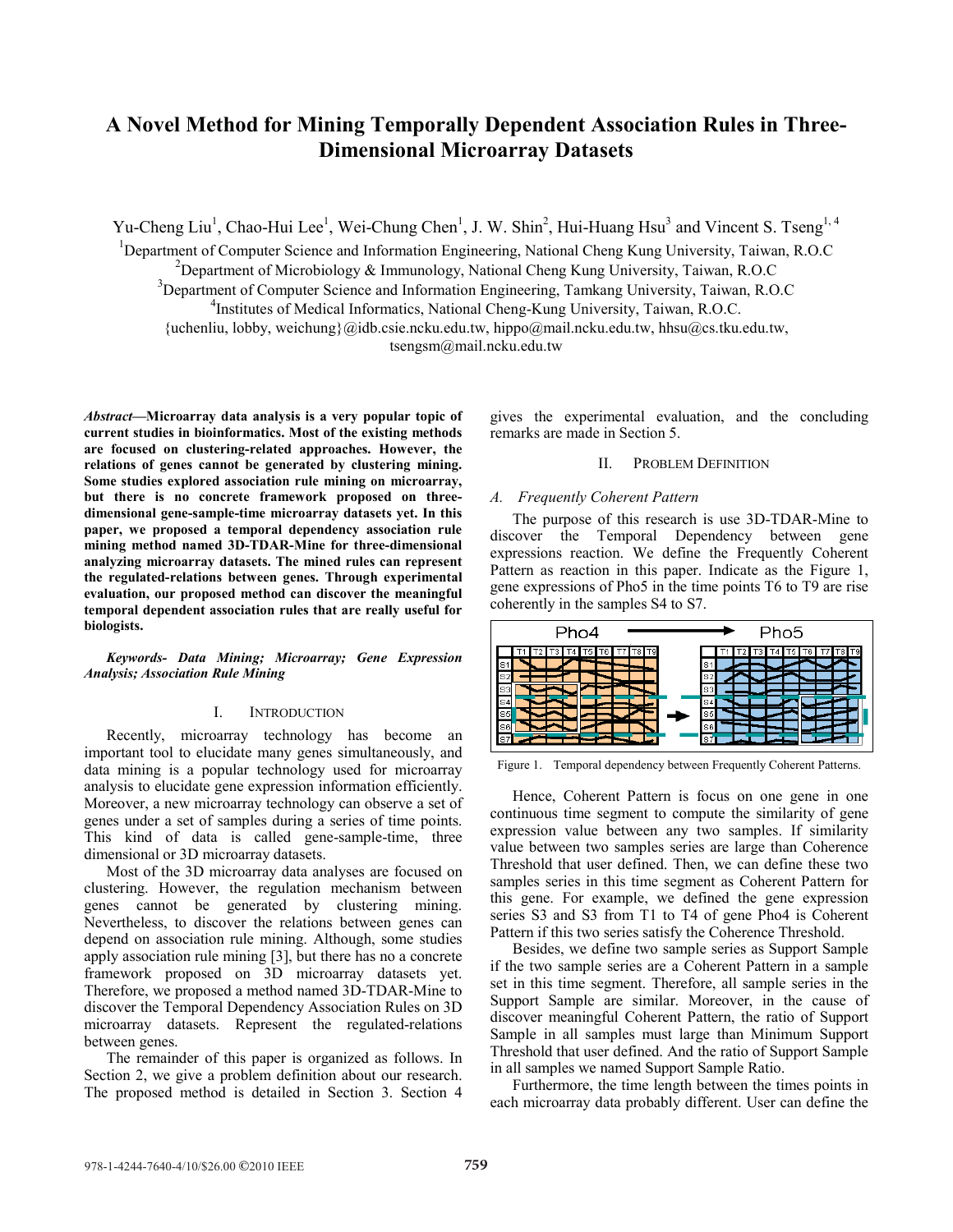Pattern Minimum Length Threshold to restrict the meaningful minimum continual time point number of a Coherent Pattern. If a Coherent Pattern satisfies all of above thresholds, then we can define it as a Frequently Coherent Pattern and a reaction.

#### *B. Temporal Dependency*

In our research, we use the Temporal Dependency between Frequently Coherent Pattern from Tatavarty [6]. Table 1 show the definition about Temporal Dependency between Frequently Coherent Patterns. X and Y are the leading and following Frequently Coherent Pattern. Xs and Xe are the beginning and end time point of X. Besides, Ys and Ye are the beginning and end time point of Y. And use a user defines Time-delay Threshold to constraint the Frequently Coherent Patterns possible regulation time.

TABLE I. TEMPORAL DEPENDENCY BETWEEN FREQUENTLY COHERENT PATTERNS.

| Dependency | Pictorial Example         | Constraint                                                                     |
|------------|---------------------------|--------------------------------------------------------------------------------|
| Followby   | $\mathsf{X}_{\mathsf{S}}$ | $X_{E}$ $\leq$ $Y_{S}$ , $Y_{S}$ $\sim$ $X_{E}$ $\leq$<br>Time-delay Threshold |
| Overlaps   |                           | $X_{S} < Y_{S} \leq X_{E} < Y_{E}$                                             |
| Contains   | X.                        | $X_{S} \leq Y_{S} \leq X_{E} \leq Y_{E}$                                       |

*C. Proposed TS<sup>3</sup> Similarity Measurement*

In this paper, we define the Frequently Coherent Pattern as gene expressions reaction. Furthermore, Coherent Pattern is focus on one gene in one continuous time segment to compute the gene expression value similarity between any two samples. Hence, user can depend on their required feature of Coherent Pattern to choice the similarity measure method. If user wants to discover the Coherent Pattern between two samples that have identical shape in gene expression value series. They can use the PCC (Pearson correlation coefficient). But, in the real life reaction, it not always has identical shape. The expression value series between samples also have Shifting, Scale and Trend relation. Therefore, we proposed the  $TS<sup>3</sup>$  similarity measurement to estimate the Coherent Pattern that considers the Shifting, Scale and Trend factors.

To take a example, we have two gene expression series  $S_i = \{s_{i1}, s_{i2}, ..., s_{in}\}\$  and  $S_j = \{s_{j1}, s_{j2}, ..., s_{jn}\}\$ . Besides,  $S_i$ <sub>max</sub> and  $S_i$ <sub>min</sub> is the maximum and minimum value in  $S_i$  respectively. Furthermore,  $S_i_{max}$  and  $S_i_{min}$  is the maximum and minimum value in  $S_i$  respectively. Moreover,  $S_i$  and  $S_i$  is the slope series after Min-max normalization from  $S_i$  and  $S_j$ . Therefore,  $S'_{i}=\{(s_{i2} - s_{i1}) / (S_{imax} - S_{imin}), (s_{i3} - s_{i2}) / (S_{imax} - S_{imin}), ...,$  $(s_{in} - s_{i(n-1)}) / (S_{i,max} - S_{i,min}) \} = \{ s'_{i1}, s'_{i2}, ..., s'_{i(n-1)} \}$  and  $S'$  = { (s<sub>j2</sub> - s<sub>j1</sub>) / ( $S_j$ <sub>max</sub> -  $S_j$ <sub>min</sub>), (s<sub>j3</sub> - s<sub>j2</sub>) / (S<sub>jmax</sub> - S<sub>jmin</sub>), ...,  $(s_{jn} - s_{j(n-1)})$  /  $(S_{j,max}-S_{j,min})$  }={s<sup>'</sup><sub>j1</sub>, s<sup>'</sup><sub>j2</sub>, ..., s'<sub>j(n-1)</sub>}. Each element in  $S_i$  and  $S_j$  was normalizing the ranges of value between 0 and 1. Besides,  $S_D$  is the difference series that from S'<sub>i</sub> and S'<sub>j</sub>. Then, The difference series S'<sub>D</sub>={S'<sub>i1</sub> - S'<sub>j1</sub>,  $s'_{i2}$  -  $s'_{j2}$ , ...,  $s'_{i(n-1)}$  -  $s'_{j(n-1)}$ . Further,  $R_i$  is the rank series from S'<sub>i</sub>. And R<sub>i</sub> is the rank series from S'<sub>i</sub>. From minimum

value to maximum value in one series is assign as 1 to n-1 in the rank series. The rank series such as  $R_i = {r_{i1}, r_{i2}, ..., r_{i(n-1)}}$ and  $R_j = {r_{j1}, r_{j2}, ..., r_{j(n-1)}}$ , respectively.  $R_D$  is a rank difference series that from  $R_i$  and  $R_j$ , to compare the rank difference between these two series. Such as  $R_D = \{ |r_{i1} - r_{i1}| +$ 1,  $|r_{i2} - r_{i2}| + 1$ , ...,  $|r_{i(n-1)} - r_{j(n-1)}| + 1$  } = {  $r_{d1}$ ,  $r_{d2}$ , ...,  $r_{d(n-1)}$  }. Each element in  $R_D$  is adding 1 as the base value. And  $|R_D|=$  $r_{d1} + r_{d2}, \ldots, + r_{d(n-1)}$ .

The main ideal of  $TS<sup>3</sup>$  is use Min-max normalization to normalize each series in the same range to handle the Shifting and Scale factor. And use rank difference series  $R_D$ to be the weight of Trend to estimate the similarity between two series. As the function (1),  $TS^3$  computes the  $S_{Dk}$  in the absolute value symbol, to estimate the difference value of expression. The range of  $|S'_{Dk}|$  is between 0 and 2. Then, use  $r_{d1}$  as the weight in Trend difference. If the elements S'<sub>ik</sub> and  $S'_{jk}$  have rank difference  $r_{dk}$ , then the difference  $S'_{Dk}$  will be enlarge as the weight  $r_{dk}$ . After sum up the weighted value, it use  $2 \times |R_D|$  to normalize the value between 0 and 1. After all of above stage, we get the dissimilarity between  $S_i$  and  $S_j$ . In the last stage, Subtract dissimilarity from 1 and get the  $TS<sup>3</sup>$ similarity.

$$
TS^3 \text{ Similarity} = 1 - \left(\frac{1}{2 * |R_D|}\sum_{k=0}^{n-1} r_{ik} \left| \frac{s_{i(k+1)} - s_{ik}}{s_{i_{\text{max}}} - s_{i_{\text{min}}}} - \frac{s_{j(k+1)} - s_{jk}}{s_{j_{\text{max}}} - s_{j_{\text{min}}}} \right|
$$
  
= 
$$
1 - \left(\frac{1}{2 * |R_D|}\sum_{k=0}^{n-1} r_{ik} |s_{ik} - s_{jk}| \right) = 1 - \left(\frac{1}{2 * |R_D|} \sum_{k=0}^{n-1} r_{ik} |s_{jk}| \right)
$$
 (1)

## III. PROPOSED METHOD

In this research, we proposed the 3D-TDAR-Mine to discover the Temporal Dependency Association Rules in 3D microarray datasets. Figure 2 is the flow chart of our method; it can divide into two phases. First, the Coherent Pattern Phase discovers the Frequently Coherent Pattern for each gene from the 3D gene expression data. We define the Frequently Coherent Pattern as reaction in this paper. The second phase discovers the Temporal Dependency Association Rules rely on the Frequently Coherent Pattern. We define the Temporal Dependency Association Rules as the reaction relationship between genes. Detailed illustrations of the method are given below.



Figure 2. 3D-TDAR-Mine algorithm flow chart

#### *A. Finding Coherent Patterns*

The purpose of finding Coherent Patterns stage is aim to discover the Frequently Coherent Pattern for each gene. And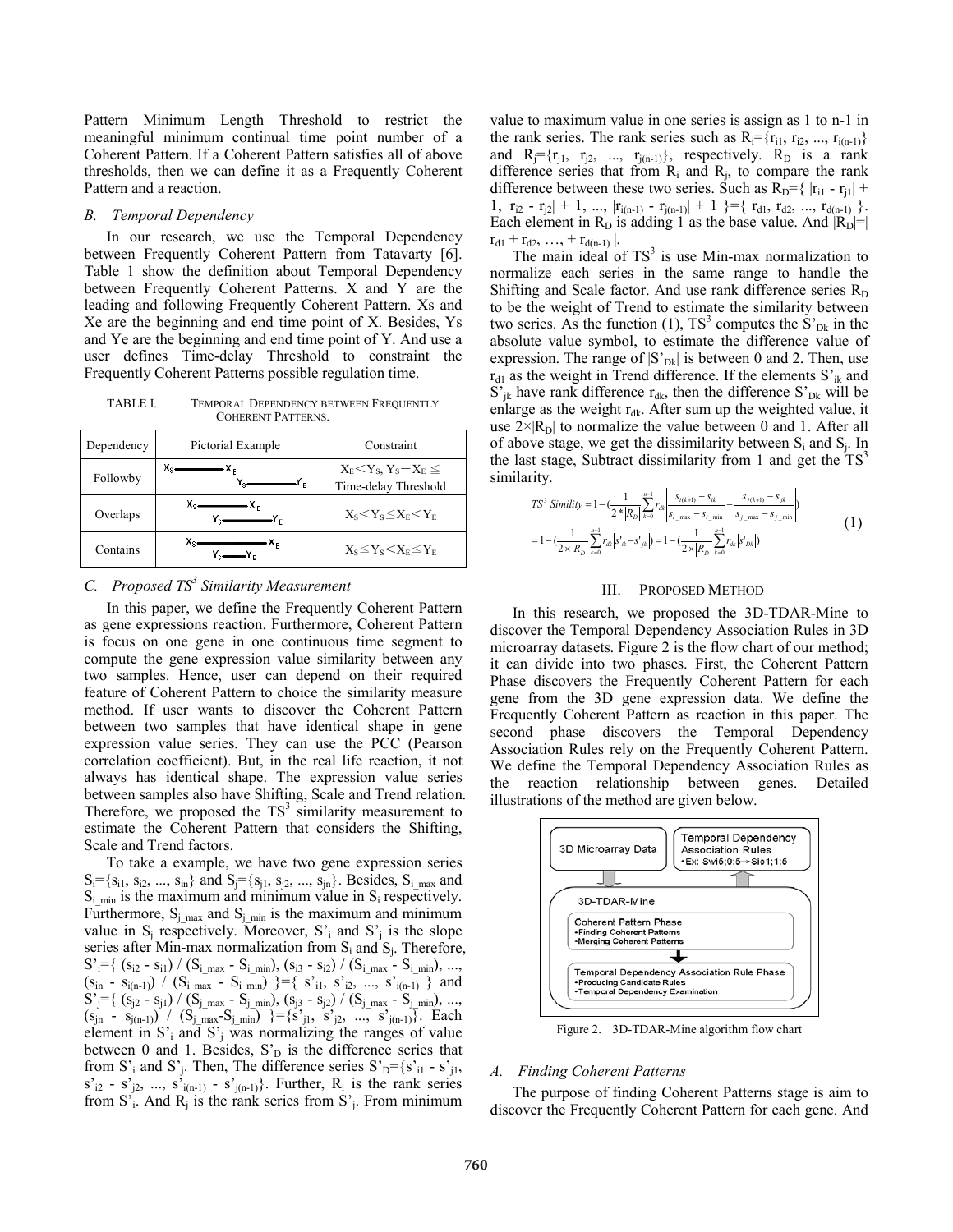Frequently Coherent Patterns is focus on one gene in one continuous time segment have similar expression value in enough samples.

Suppose the method discover the 3D microarray dataset that has 3 genes, 7 samples and 9 time points. We named these 3 genes as G1, G2 and G3. And we named these 7 samples as S1 to S7, sequentially. Then, we named these 9 time points as T1 to T9. And the user defined Pattern Minimum Length Threshold is assuming as 4 time points length. Figure 3 is the flow chart of discover Frequently Coherent Patterns. In the first step, the method discovers the Frequently Coherent Patterns in the Sample-Time microarray of G1. In the beginning, time window cover time points T1 to T4. Then, the method estimates the Coherent Patterns similarity between each two samples under window. In the second step, the method annotates the similarity between each two samples in the Coherent Score Matrix. In the third step, estimates the similarity in the Coherent Score Matrix. The sample similarity of Coherent Pattern must large than user define threshold. If satisfy the threshold then annotate 1 in the Boolean Similarity Matrix. Otherwise, annotate 0. In the fourth step, the method discovers the Frequently Coherent Patterns from the Boolean Similarity Matrix. The Support Sample Ratio for a Frequently Coherent Pattern must large than Minimum Support Threshold that user defined.

|                | Coherent Score Matrix     |                |                |       |                |               |          |                    |                 |                  |    |                |                |                |          |          |                     |          |          |
|----------------|---------------------------|----------------|----------------|-------|----------------|---------------|----------|--------------------|-----------------|------------------|----|----------------|----------------|----------------|----------|----------|---------------------|----------|----------|
|                |                           | T <sub>1</sub> | T <sub>2</sub> | T3    | T4             | T5            | T6       | $\overline{17}$    | T <sub>8</sub>  | T9               |    |                | S <sub>1</sub> | S <sub>2</sub> | S3       | S4       | S5                  | S6       | S7       |
| S1             |                           | 33             | 75             | 21    | $-25$          | $-75$         | $\Omega$ | 80                 | $-10$           | 20               |    | S1             | 1              | 0.95           | 0.76     |          | 0.88 0.79 0.93 0.88 |          |          |
| S <sub>2</sub> |                           | 85             | 80             | 75    | 50             | 60            | 30       | 40                 | 33              | 21               |    | S <sub>2</sub> |                | 1              | 0.61     | 0.89     | $0.49$ 0.97         |          | 0.86     |
| S3             |                           | -55            | $-10$          | $-35$ | 25             | 23            | 47       | 30                 | 21              | 25               |    | S3             |                |                | 1        | 0.62     | $0.89$ 0.63 0.78    |          |          |
| S4             |                           | $-88.3$        | $-58.3$        | $-75$ | $-50$          | -60           | -30      | $-40$              | $-35$           | -30              |    | S4             |                |                |          | 1        | 0.64                | 0.91     | 0.9      |
| S5             |                           | 55             | 1 <sup>n</sup> | 35    | $-25$          | $-35$         | -50      | $-20$              | n               | 10 <sup>10</sup> |    | S5             |                |                |          |          | 1                   | 0.64     | 0.87     |
| Sĥ             |                           | 35             | $-10$          | 15    | $-22.5$        | $-7.5$        | $-52.5$  | -37.5              | n               | 5                |    | SR             |                |                |          |          |                     | 1        | n 89     |
| S7             |                           | 10             | 20             | 30    | 5              | 15            | $-15$    | -5                 | 0               | $-5$             |    | S7             |                |                |          |          |                     |          | 1        |
|                |                           |                |                |       |                |               |          |                    |                 |                  |    |                |                |                |          |          |                     |          |          |
|                |                           |                |                |       |                |               |          |                    |                 |                  |    |                | S <sub>1</sub> | S <sub>2</sub> | S3       | S4       | S5                  | S6       | S7       |
|                |                           |                |                |       |                | Pattern Tahle |          |                    |                 |                  |    | $51$           | 1              | 1              | $\Omega$ | 1        | $\Omega$            | 1        | 1        |
|                |                           |                | Pattern_ID     |       | <b>STP</b>     | Lenath I      | ETP      |                    | Support Samples |                  |    | S <sub>2</sub> |                | 1              | 0        | 1        | $\Omega$            | 1        | 1        |
|                |                           |                | $G1_1$         |       | 1              | 4             | 4        | S1, S2, S4, S6, S7 |                 |                  |    | S3             |                |                | 1        | $\Omega$ | 1                   | $\Omega$ | $\Omega$ |
|                |                           |                | G1 2           |       | 2              | 4             | 5        | S1, S3, S4, S7     |                 |                  |    | S <sub>4</sub> |                |                |          | 1        | $\Omega$            | 1        | 1        |
|                |                           |                | G1 3           |       | $\overline{a}$ | 4             | 5        | S2, S3, S5, S6, S7 |                 |                  |    | S5             |                |                |          |          | 1                   | n        | 1        |
|                |                           |                |                |       |                |               |          |                    | S6              |                  |    |                |                |                | 1        | 1        |                     |          |          |
|                |                           |                |                |       |                |               |          |                    |                 |                  | S7 |                |                |                |          |          |                     | 1        |          |
|                | Boolean Similarity Matrix |                |                |       |                |               |          |                    |                 |                  |    |                |                |                |          |          |                     |          |          |

Figure 3. Flow chart of discover Frequently Coherent Patterns

After these four steps, the method sliding the window begins from T2. Then repeat these four steps to discover the Frequently Coherent Patterns, until the window contains T9. After all of these steps, the Frequently Coherent Pattern of G1 has been discovered. Then the method repeat the steps like G1 to discovers the Frequently Coherent Pattern for other genes, respectively.

## *B. Merging Coherent Patterns*

Different gene reaction maybe has different time length in the real life. Use a fixed Pattern Minimum Length Threshold for each gene will cute a complete reaction into many sub reactions. Therefore, in this stage, the method will try to merge the Frequently Coherent Patterns in the adjacent window for the same gene. Then, the method will estimate

the common Support Sample Ratio. If the ratio still satisfies the Minimum Support Threshold then merge these two patterns as a longer one. The method will repeat the merge procedure, until check all of the Frequently Coherent Patterns in the adjacent window for the same gene. After merge pattern stage, each sub patterns will be deleting when merge be the longer Frequently Coherent Pattern.

## *C. Producing Candidate Rules*

In the real life, each gene reaction will regulate other gene reaction in the finite time length. Therefore, any two Frequently Coherent Patterns have regulation mechanism will not separate in a long time range. For this purpose, the method discovers candidate rules that have Temporal Dependency.

On the purpose of discover Temporal Dependency between Frequently Coherent Patterns. In the first step, the method sort the patterns depend on their beginning time point. Figure 4 show the diagram for the Frequently Coherent Patterns after sorting. In the second step, the method producing the candidate rules that perhaps have Temporal Dependency between two Frequently Coherent Patterns. On the purpose of avoid producing the candidate rules that impossible have Temporal Dependency. The method restricts the adjacent beginning times point lengths between the patterns in the candidate rule. The adjacent beginning times point lengths cannot longer than leading pattern length adds the user defined Time-delay Threshold. Figure 4 show the candidate pattern in the restrict time point length with dotted line window for the leading pattern G1\_1. In the third step, the method estimate the Temporal Dependency between the patterns in the restrict time point length. The process discovers the candidate rules from the first time point to the last time point; Table 2 shows the producing result of candidate rules.



Figure 4. Diagram for the Frequently Coherent Patterns after sorting.

TABLE II. DIAGRAM FOR THE CANDIDATE RULES PRODUCING FROM THE EXAMPLE.

| $G1$ 1, $G1$ 2 (Overlaps)                                           | G3 $2, G1$ $2$ (Contains)                            | $G1$ 3, $G2$ 2 (Overlaps)                          |
|---------------------------------------------------------------------|------------------------------------------------------|----------------------------------------------------|
| (Supp: 0.43, Conf: 0.6)                                             | (Supp: 0.43, Conf: 0.75)                             | (Supp: 0.43, Conf: 0.6)                            |
| $G1 \; 1, G1 \; 3$ (Overlaps)                                       | $G1$ 2, $G2$ 1 (Overlaps)                            | $G3$ 2, $G2$ 1 (Contains)                          |
| (Supp: 0.43, Conf: 0.6)                                             | (Supp: 0.43, Conf: 0.75)                             | (Supp: 0.43, Conf: 0.75)                           |
| $G1$ 1, $G3$ 2 (Overlaps)                                           | $G1$ 2, $G3$ 1 (Overlaps)                            | G3 2, G3 1 (Contains)                              |
| (Supp: 0.43, Conf: 0.6)                                             | (Supp: 0.57, Conf: 1.0) $\approx$                    | (Supp: 0.57, Conf: 1.0) $\approx$                  |
| $G1 \; 1, G2 \; 1$ (Overlaps)                                       | G1 2, G2 $2$ (Overlaps)                              | G3 2, G2 2 (Overlaps)                              |
| (Supp: 0.43, Conf: 0.6)                                             | (Supp: 0.57, Conf: 1.0) $\approx$                    | (Supp: 0.43, Conf: 0.75)                           |
| $G1$ 1, $G3$ 1 (Overlaps)                                           | G3 2, G1 3 (Contains)                                | G <sub>2</sub> 1, G <sub>3</sub> 1 (Contains)      |
| (Supp: 0.57, Conf: 0.8) $\approx$                                   | (Supp: 0.43, Conf: 0.75)                             | (Supp: 0.57, Conf: 0.8) $\approx$                  |
| $G1$ 1, $G2$ 2<br>(Followedby)<br>(Supp: 0.57, Conf: 0.8) $\approx$ | $G1$ 3, $G2$ 1 (Overlaps)<br>(Supp: 0.43, Conf: 0.6) | G2 $1, G2$ 2 (Overlaps)<br>(Supp: 0.43, Conf: 0.6) |
| G1 2, G1 3 (Contains)                                               | $G1$ 3, $G3$ 1 (Overlaps)                            | $G3$ 1, $G2$ 2 (Overlaps)                          |
| (Supp: 0.29, Conf: 0.5)                                             | (Supp: 0.43, Conf: 0.6)                              | (Supp: 0.57, Conf: 0.8) $\hat{\vartriangle}$       |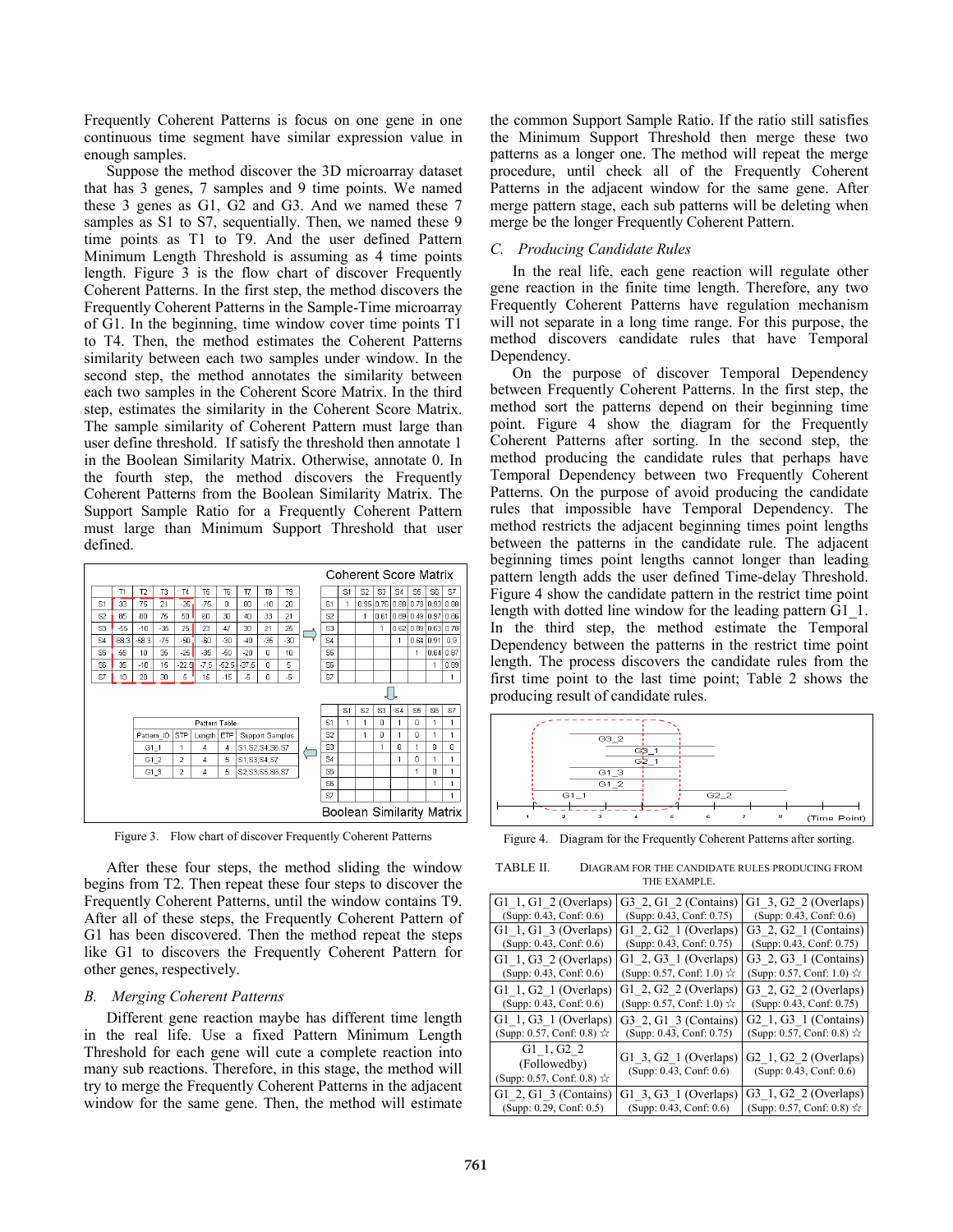## *D. Temporal Dependency Examination*

The first step in this stage, the method estimates the common Support Sample Ratio from the candidate rules that producing in the producing candidate rules stage. The candidate rule must large than Minimum Support Threshold that to represent the patterns in this rule is in the same regulation mechanism. In the second step, the method will estimate Confidence in the candidate rule. The ratio of following pattern Support Samples in the leading pattern Support Samples named Confidence for this candidate rule. The Confidence large than the user defined Minimum Confidence Threshold represent that have enough dependent relation between these two patterns. The candidate rules satisfy above two thresholds will enter the third step to estimate the Temporal Dependency. The candidate rule satisfies one of the Temporal Dependencies that will be named as Temporal Dependency Association Rule. The rule also named as Temporal Dependency Association Rule with 2-Length.

Table 2 shows the Support and Confidence of candidate rules. Supposed user defines Minimum Support Threshold as 0.5 and Minimum Confidence Threshold as 0.8 in this example. If satisfy these two thresholds, then will to estimate the Temporal Dependency. Figure 5 shows the estimative result of Temporal Dependency Association Rule with 2- Length.



Figure 5. Diagram for the rule with 2-length

After these steps, the method will merge the Temporal Dependency Association Rule with longer length when the longer rule still satisfies these thresholds. The stage will terminate when the method can not to merge Temporal Dependency Association Rule longer. Figure 6 shows the estimative result that longer than 2-length in this example.

|  |  |  | G1 2 Overlaps G3 1 Overlaps G2 2 |   |              |
|--|--|--|----------------------------------|---|--------------|
|  |  |  |                                  |   |              |
|  |  |  |                                  |   |              |
|  |  |  |                                  | 8 | (Time Point) |

Figure 6. Diagram for the estimative result that longer than 2-length.

After producing one rule, the method will delete the rule that contain in other longer rules. The process will avoid to producing redundant rule with the same regulation mechanism. Therefore, the rule G1\_2 Overlap G3\_1 is the sub rules in the rule G1\_2 Overlaps G3\_1 Overlaps G2\_2. And the rule G3\_1 Overlaps G2\_2 is the sub rules in the rule G1\_2 Overlaps G3\_1 Overlaps G2\_2. The redundant rules will be deleting. Table 3 shows the final result of this example.

TABLE III. FINAL RESULT OF TEMPORAL DEPENDENCY ASSOCIATION **RULES** 

| <b>Temporal Dependency</b>                 | Regulation Temporal Dependency                   |
|--------------------------------------------|--------------------------------------------------|
| <b>Association Rules</b>                   | <b>Association Rules</b>                         |
| G3 2 Contains G3 1                         | $G3;2;5 \rightarrow G3;3;6$                      |
| G <sub>3</sub> 1 Contains G <sub>2</sub> 1 | $G3:3:6 \rightarrow G2:3:6$                      |
| G <sub>2</sub> 1 Contains G <sub>3</sub> 1 | $G2:3:6 \rightarrow G3:3:6$                      |
| $\overline{G1}$ 2 Overlaps $G2$ 2          | $G1;3;5 \rightarrow G2;5;8$                      |
| G1 1 Overlaps G3 1                         | $G1:1:4 \rightarrow G3:3:6$                      |
| G1 1 Followedby G2 2                       | $G1:1:4 \rightarrow G2:5:8$                      |
| G1 2 Overlaps G3 1 Overlaps G2 2           | G1:2:5 $\rightarrow$ G3:3:6 $\rightarrow$ G2:5:8 |

#### IV. EXPERIMENTAL EVALUATION

Our experimental evaluation on real life datasets will demonstrate that the proposed 3D-TDAR-Mine to discover the Temporal Dependency Association Rules. And to prove the rules really have Temporal Dependency and biological meaning in the real life.

## *A. Experimental Dataset*

In the experiment, we use the Yeast *Saccharomyces cerevisiae* microarray datasets from the Stanford University yeast cell cycle analysis project website on http://genomewww.stanford.edu/cellcycle/. We used 6810 yeast genes, 13 samples and 14 time points in this datasets. And the time length between adjacent time points is 30 minutes. Several previous researches also use the same yeast datasets [5] [10] [11].

The KEGG (Kyoto Encyclopedia of Genes and Genomes) Pathway Database [4] is a collection of manually drawn pathway maps depend on experts. It annotates the validly metabolism, genetic information processing, environmental information processing such as signal transduction, various other cellular processes and human diseases regulation mechanism. We use this database to estimate the rules that we discover is really have Temporal Dependency and biological meaning in pathway. The yeast KEGG Pathway database that use to verify is downloading from the official website on http://www.genome.jp/kegg/pathway.html.

However, it still have many regulation mechanisms may not be confirmed. Besides, the regulation mechanisms may not exist between any genes. Therefore, we will use the Gene Ontology (GO) Semantic Similarity method that Wang proposed [9] to verify the gene relations with GO database [1]. The yeast annotate GO database that use to estimate is downloading from the official website on http://www.geneontology.org/.

## *B. Describe of Parameters*

Table 4 shows the parameters that user define in this method. The strictest value of Minimum Support Threshold, Coherence Threshold and Minimum Confidence Threshold is 1. Moreover, user can define the Pattern Minimum Length Threshold to restrict the meaningful minimum continual time point number of a reaction. Furthermore, Time-delay Threshold to restrict the continual time point number of a regulation.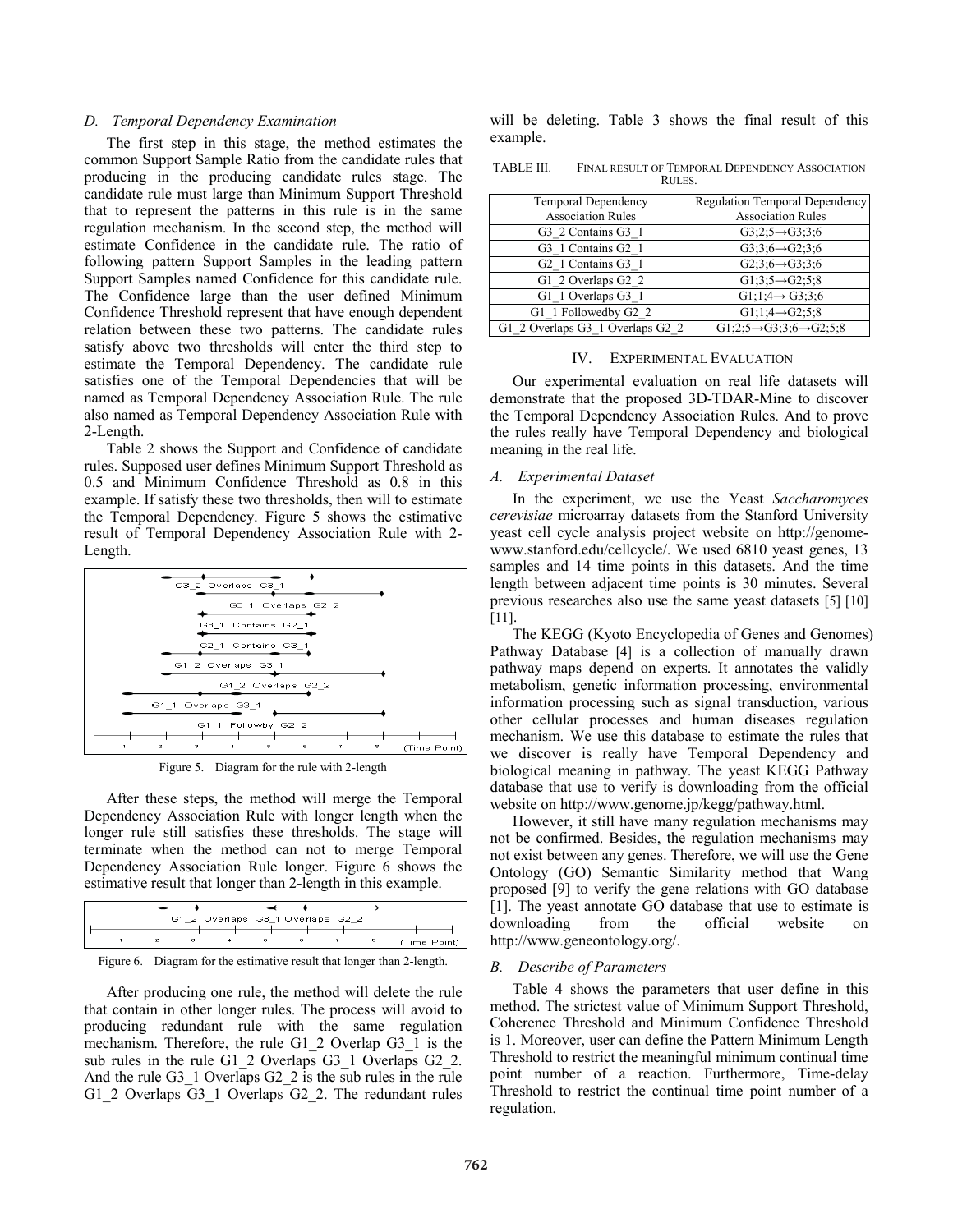|  | TABLE IV. | PARAMETERS OF 3D-TDAR-MINE. |
|--|-----------|-----------------------------|
|--|-----------|-----------------------------|

| Parameter                                                     | Range                          |
|---------------------------------------------------------------|--------------------------------|
| Minimum Support Threshold                                     | $0 - 1$                        |
| Coherence Threshold                                           | $0 - 1$                        |
| Pattern Minimum Length Threshold $2$ Total time point numbers |                                |
| Minimum Confidence Threshold                                  | $0 - 1$                        |
| Time-delay Threshold                                          | $0$ ~ Total time point numbers |

## *C. Coherence Threshold Analysis*

In this section, we discuss the PCC and proposed  $TS<sup>3</sup>$ influence of pattern and rule numbers satisfied different Coherence Threshold. Figure 7 and Figure 8 show the result that Minimum Support Threshold defines as 0.7 and 0.8 respectively. Pattern Minimum Length Threshold defines as 5. Minimum Confidence Threshold defines as 0.9. Timedelay Threshold defines as 3.



Figure 7. Pattern number under different Coherence Threshold.



Figure 8. Rule number under different Coherence Threshold.



Figure 9. MF Semantic Similarity under different Coherence Threshold.



Figure 10. BP Semantic Similarity under different Coherence Threshold.



Figure 11. CC Semantic Similarity under different Coherence Threshold.

It was observed that PCC produced more patterns and rules than  $TS<sup>3</sup>$  in the same parameters. Further, when Minimum Support Threshold raises, satisfied pattern and rule numbers sink.

Furthermore, Figure 9, Figure 10 and Figure 11 show the result that we verify the rule with GO Semantic Similarity under MF, BP and CC of GO respectively.

It was observed that when define Coherence Threshold strictly, the gene expression are more coherently. Therefore, the GO Semantic Similarity rises. But, due to satisfied pattern and rule numbers sink. It will be more easily to be influence of meaningless rules. Therefore, we recommend the Coherence Threshold should be defined between 0.88 and 0.8 in this datasets.

#### *D. Rule Analysis*

In this section, we verify the rules that discovering depend on proposed  $TS<sup>3</sup>$  similarity measurement. First, we used the parameters on Table 5 to discover rules. After that, we observe these rules mapping to this Pathway. The Overlapping type rule "Fus3;0;4 $\rightarrow$ Far1;3;7" can mapping to the Cell Cycle Pathway. Gene Fus3 (YBL016W) will regulate gene Far1 (YJL157C) to active a Phosphorylation [8]. Moreover, the Overlapping type rule "Swi5;0;4  $\rightarrow$ Sic1;1;5" also can mapping to this Pathway. Gene Swi5 (YDR146C) will regulate gene Sic1 (YLR079W) in the cell division stage [7]. This is an important regulation to the next Cell Cycle.

Secondly, we used the parameters on Table 5 to discover rules. After that, we observe these rules mapping to the Glycolysis Pathway. The rule "PGI1;0;4  $\rightarrow$  PFK2;0;4  $\rightarrow$ PFK1;3;7" can mapping to this Pathway. Gene PGI1 will regulate gene PFK2 and gene PFK2 will regulate gene PFK1 [2].

TABLE V. PARAMETERS FOR RULE DISCOVERING ON DIFFERENT PATHWAY VERIFY.

| Parameter                        | Cell Cycle | Glycolysis |
|----------------------------------|------------|------------|
| Minimum Support Threshold        | 0.6        | 0.6        |
| Coherence Threshold              | 0.8        | 0.8        |
| Pattern Minimum Length Threshold |            |            |
| Minimum Confidence Threshold     | በ ዓ        | () 9       |
| Time-delay Threshold             |            |            |

#### *E. Similarity Factors Analysis*

In this section, we will discuss the similarity factors in the rules that we discovered. Figure 12 show the Coherent Patterns in the rule "Fus3;0;4 $\rightarrow$ Far1;3;7" that measure with